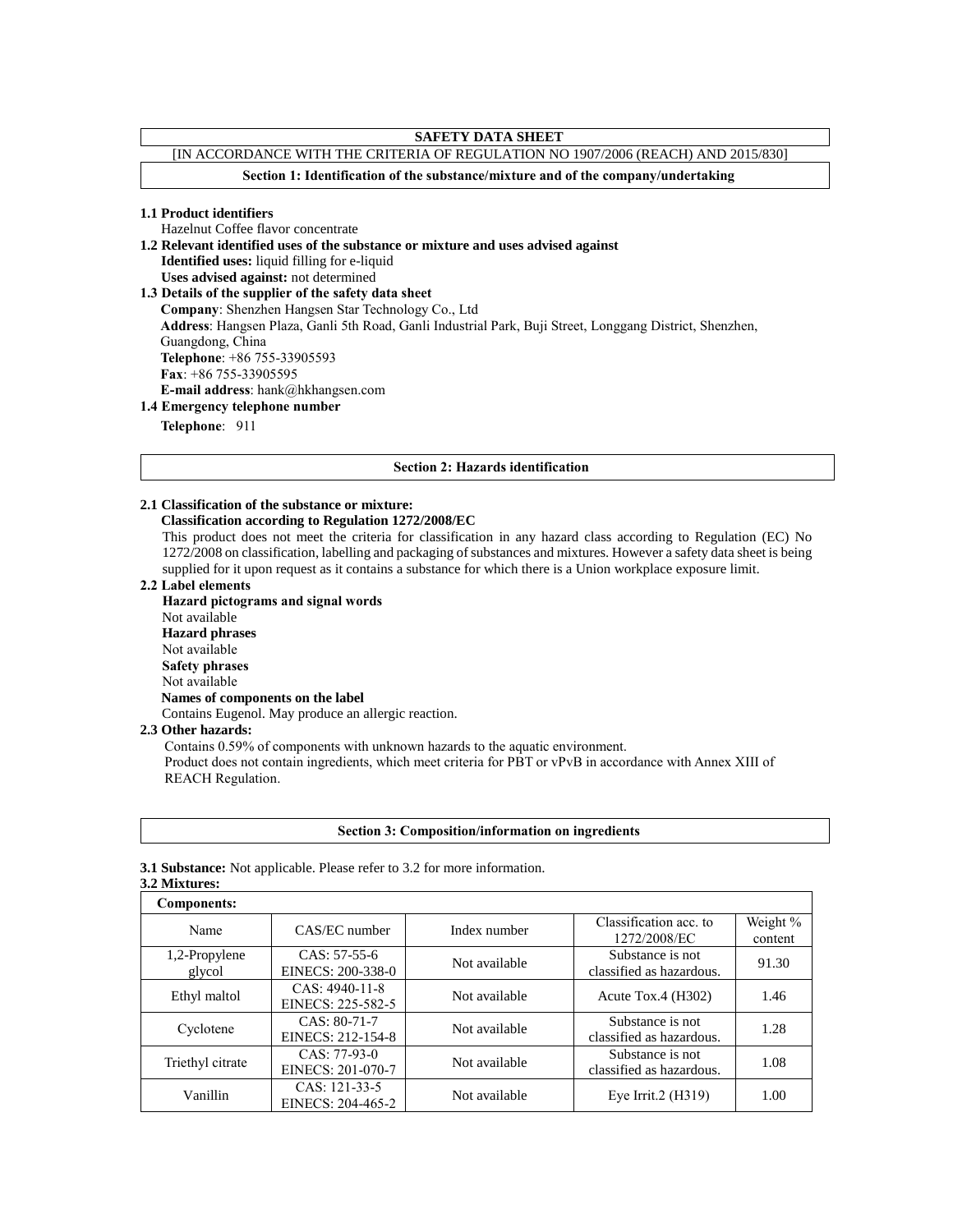| CAS: 100-51-6<br>Acute Tox.4* (H332)                                                                                                    |      |
|-----------------------------------------------------------------------------------------------------------------------------------------|------|
| Benzyl alcohol<br>603-057-00-5<br>Acute Tox.4* (H302)<br>EINECS: 202-859-9                                                              | 0.62 |
| CAS: 100-52-7<br>Benzaldehyde<br>605-012-00-5<br>Acute Tox.4* (H302)<br>EINECS: 202-860-4                                               | 0.50 |
| Acute Tox.4* (H302)<br>CAS: 90-05-1<br>Guaiacol<br>604-031-00-6<br>Skin Irrit.2 (H315)<br>EINECS: 201-964-7<br>Eye Irrit.2 (H319)       | 0.48 |
| 4-Ethyl-2-methyl<br>CAS: 32272-48-3<br>Not available<br>Not available<br>thiazole<br>EINECS: -                                          | 0.35 |
| CAS: 1072-82-8<br>3-Acetylpyrrole<br>Not available<br>Not available<br>EINECS: -                                                        | 0.23 |
| $2,3,5-$<br>CAS: 14667-55-1<br>Flam. Liq.3 (H226)<br>Not available<br>Trimethylpyrazine<br>EINECS: 238-712-0<br>Acute Tox.4 (H302)      | 0.22 |
| Substance is not<br>CAS: 22047-25-2<br>2-Acetylpyrazine<br>Not available<br>EINECS: 244-753-5<br>classified as hazardous.               | 0.21 |
| CAS: 109-08-0<br>Flam. Liq.3 (H226)<br>2-Methylpyrazine<br>Not available<br>EINECS: 203-645-8<br>Acute Tox.4 (H302)                     | 0.20 |
| 2-Isobutyl-4-<br>CAS: 18433-93-7<br>$methyl-1,3-$<br>Not available<br>Flam. Liq.3 (H226)<br>EINECS: 242-309-5<br>dioxolane              | 0.17 |
| Flam. Liq.3 (H226)<br>CAS: 64-19-7<br>Acetic acid<br>607-002-00-6<br>Skin Corr.1A (H314)<br>EINECS: 200-580-7                           | 0.16 |
| CAS: 24295-03-2<br>2-Acetylthiazole<br>Not available<br>Acute Tox.4 (H302)<br>EINECS: 246-134-5                                         | 0.15 |
| 2-Methoxy-3-<br>CAS: 2847-30-5<br>Flam. Liq.3 (H226)<br>Not available<br>methylpyrazine<br>EINECS: 220-651-6<br>Acute Tox.4 (H302)      | 0.13 |
| CAS: 97-53-0<br>Skin Sens.1 (H317)<br>Eugenol<br>Not available<br>EINECS: 202-589-1<br>Eye Irrit.2 (H319)                               | 0.13 |
| Substance is not<br>CAS: 620-02-0<br>5-Methyl-2-furfural<br>Not available<br>EINECS: 210-622-6<br>classified as hazardous.              | 0.11 |
| CAS: 56-81-5<br>Substance is not<br>Glycerol<br>Not available<br>EINECS: 200-289-5<br>classified as hazardous.                          | 0.04 |
| CAS: 118-71-8<br>Substance is not<br>Maltol<br>Not available<br>EINECS: 204-271-8<br>classified as hazardous.                           | 0.03 |
| $2,6-$<br>CAS: 91-10-1<br>Not available<br>Acute Tox.4 (H302)<br>Dimethoxyphenol<br>EINECS: 202-041-1                                   | 0.03 |
| Acute Tox.4* (H302)<br>CAS: 120-51-4<br>Aquatic Chronic 2<br>Benzyl benzoate<br>607-085-00-9<br>EINECS: 204-402-9<br>(H411)             | 0.03 |
| $2$ -Ethyl-6-<br>CAS: 13925-03-6<br>Not available<br>Acute Tox.4 (H302)<br>methylpyrazine<br>EINECS: 237-692-0                          | 0.02 |
| CAS: 503-74-2<br>Skin Corr.1B (H314)<br>Isovaleric acid<br>Not available<br>EINECS: 207-975-3<br>Eye Dam.1 (H318)                       | 0.02 |
| Skin Irrit.2 (H315)<br>CAS: 96-26-4<br>Dihydroxyacetone<br>Not available<br>Eye Irrit.2 (H319)<br>EINECS: 202-494-5<br>STOT SE 3 (H335) | 0.02 |
| $1,2-$<br>CAS: 53818-14-7<br>Diformyloxypropan<br>Not available<br>Not available<br>EINECS: 204-145-2<br>e                              | 0.01 |
| Ethyl<br>CAS: 21835-01-8<br>Substance is not<br>Not available<br>cyclopentenolone<br>EINECS: 244-606-5<br>classified as hazardous.      | 0.01 |
| $5-$<br>Substance is not<br>CAS: 13708-12-8<br>Not available<br>classified as hazardous.<br>Methylquinoxaline<br>EINECS: 237-246-5      | 0.01 |

#### Additional information:

Substances for which there are Union workplace exposure limits are listed in SECTION 8. For full text of H-statements: see SECTION 16.

**Section 4: First aid measures**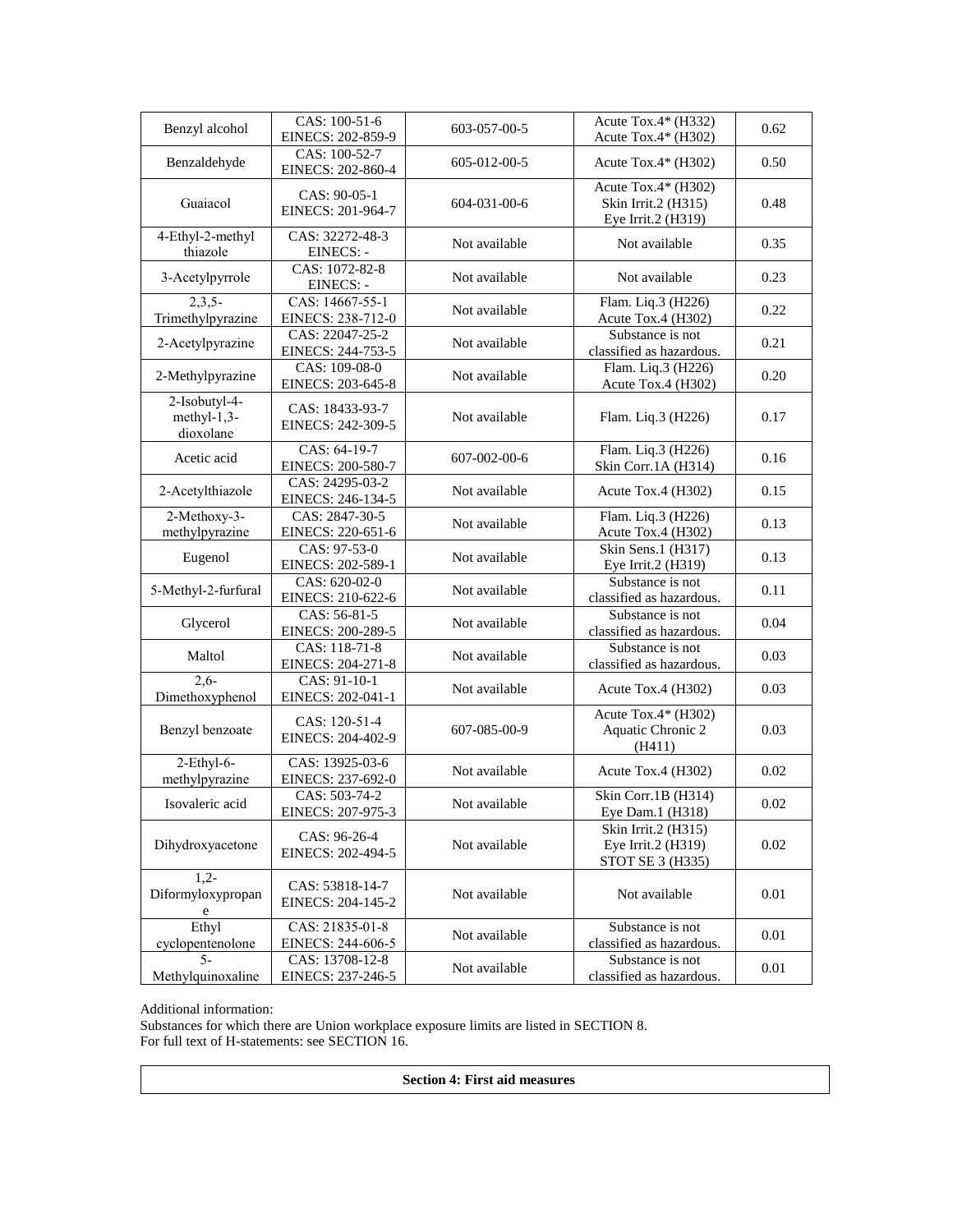### **4.1 Description of first aid measures**

**Skin contact:** take off contaminated clothing. Wash the contaminated skin with water and soap. Immediately consult a doctor.

**Eye contact:** remove contact lenses. Wash the contaminated eye with plenty of water for at least 15 minutes. Avoid powerful water stream. Consult a doctor if disturbing symptoms occur.

**Ingestion:** do not induce vomiting. Rinse mouth with water. Never give anything to drink to an unconscious person. Consult a doctor. Show the container or label.

**Inhalation:** Remove to fresh air. Keep warm and calm. Consult a doctor, if disturbing symptoms appear.

**4.2 Most important symptoms and effects, both acute and delayed:** 

None reasonably foreseeable

## **4.3 Indication of any immediate medical attention and special treatment needed:**

Physician makes a decision regarding further medical treatment after thoroughly examination of the injured. Symptomatic treatment.

### **Section 5: Firefighting measures**

#### **5.1 Extinguishing media**

**Suitable extinguishing media**: Foam, dry extinguishing agents, water spray.

**Unsuitable extinguishing media**: Water jet - risk of the propagation of the flame.

## **5.2 Special hazards arising from the substance or mixture:**

During the fire, the product may produce toxic fumes of carbon monoxide and dioxide, nitric oxides and other unidentified products of thermal decomposition. Do not inhale combustion products.

## **5.3 Advice for firefighters:**

Personal protection typical in case of fire. Do not stay in the fire zone without self-contained breathing apparatus and protective clothing resistant to chemicals.

#### **Section 6: Accidental release measures**

#### **6.1 Personal precautions, protective equipment and emergency procedures**

Limit the access for the outsiders into the breakdown area, until suitable cleaning operations are completed. In case of large spills, isolate the exposed area. Avoid contact with skin and eyes. Use personal protective measures.

#### **6.2 Environmental precautions:**

In case of release of large amounts of the product, it is necessary to take appropriate steps to prevent it from spreading into the environment. Material may be hazardous if released in large quantities to the environment. Notify relevant emergency services.

#### **6.3 Methods and material for containment and cleaning up**

Damaged container put in emergency container. Absorb leakage with incombustible liquid-binding material (e.g. sand, earth, universal binders, silica, vermiculite) and collect mechanically into properly labeled containers for disposal. Clean the contaminated place.

**6.4 Reference to other sections:** Section 13 and section 8.

### **Section 7: Handling and storage**

#### **7.1 Precautions for safe handling:**

Handle in accordance with good occupational hygiene and safety practices. Avoid skin and eyes contamination. Before break and after work wash hands carefully. Use personal protective measures. Ensure adequate ventilation. Do not let the product to get into mouth.

#### **7.2 Conditions for safe storage, including any incompatibilities:**

Keep only in original, tightly closed containers in a cool and well-ventilated area. Keep away from food, beverages or feed for animals. Avoid direct exposure to sunlight. Keep away from strong acids and oxidizing agents. After opening, seal the container and store in an upright position to prevent leakage.

## **7.3 Specific end use(s):**

Liquid filling for e-liquid.

#### **Section 8: Exposure controls/personal protection**

#### **8.1 Control parameters**

| Substance | <b>Occupational Exposure Limits</b> |
|-----------|-------------------------------------|
|-----------|-------------------------------------|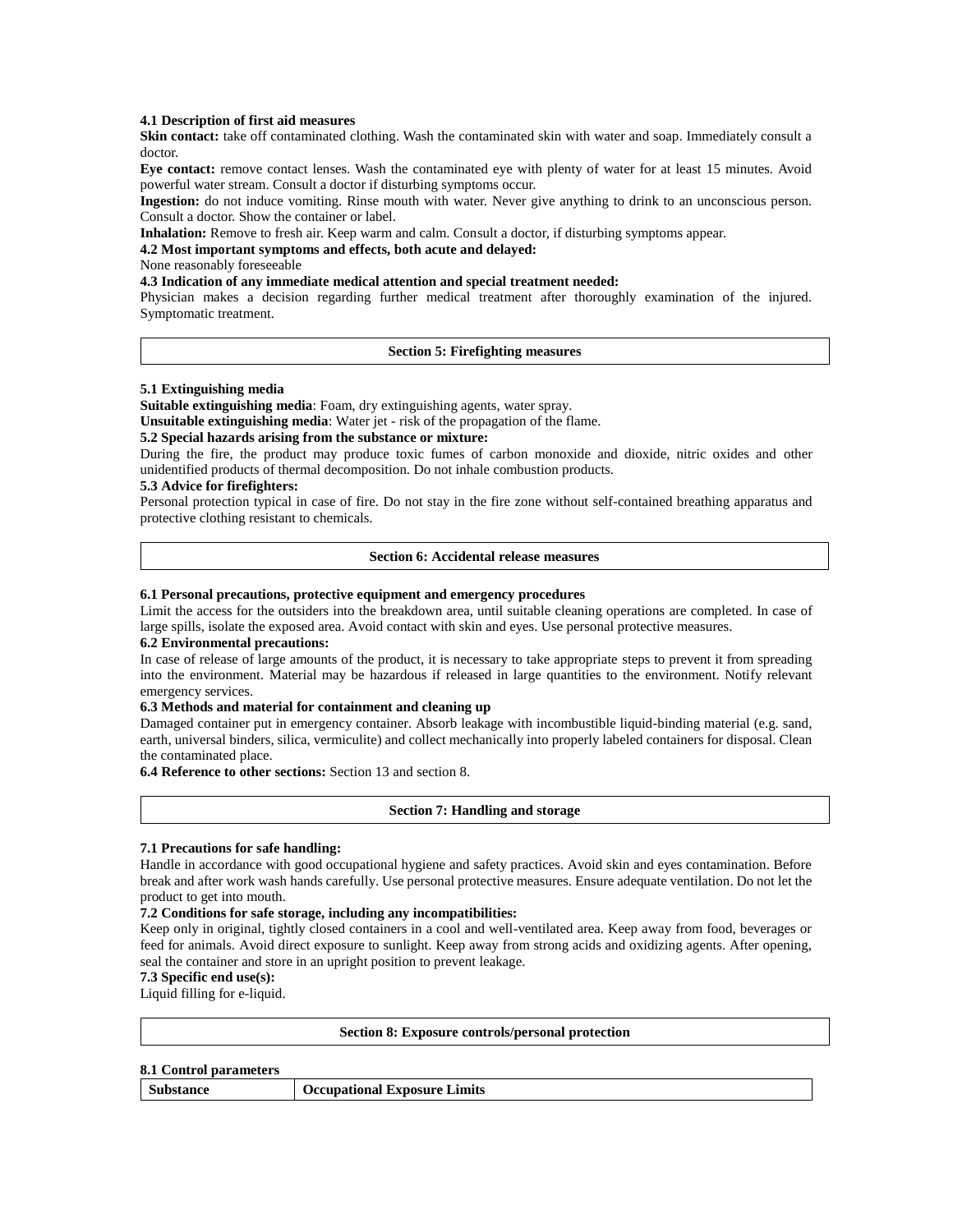|             | <b>OSHA PEL</b>  | TWA 15 mg/m <sup>3</sup> (total), TWA 5 mg/m <sup>3</sup> (resp) |
|-------------|------------------|------------------------------------------------------------------|
| Glycerol    | TLV (ACGIH 2005) | TWA 0.5 mg/m <sup>3</sup> (Skin) (Mist)                          |
|             | <b>MAK</b>       | 50 mg/m <sup>3</sup> (Inhalable fraction)                        |
|             | TLV (ACGIH 2004) | 10 ppm as TWA, 15 ppm as STEL                                    |
| Acetic acid | <b>OSHA PEL</b>  | TWA 10 ppm $(25 \text{ mg/m}^3)$                                 |
|             | <b>NIOSH REL</b> | TWA 10 ppm $(25 \text{ mg/m}^3)$ ST 15 ppm $(37 \text{ mg/m}^3)$ |
|             | NIOSH IDLH       | $50$ ppm                                                         |

### **Recommended control procedures**

Procedures Concerning the control over the dangerous components concentrations in the air and control over the air quality in the workplace in Accordance with the European Standards.

#### **8.2 Exposure controls:**

Use the product in accordance with good occupational hygiene and safety practices. Ensure exhaust ventilation or other engineering controls to keep the airborne concentrations of vapors below their respective threshold limit value. Ensure eye stations and safety showers.

## **Hand and body protection:**

In case of short term contact use protective gloves made of nitrile rubber (minimal thickness: 0.2 mm; breakthrough time > 30 minutes). In case of long term contact use protective gloves made of butyl rubber (minimal thickness: 0.3 mm, breakthrough time > 480 minutes).

The material that the gloves are made of must be impenetrable and resistant to the product's effects. The selection of material must be performed with consideration of breakthrough time, penetration speed and degradation.

### **Eye protection:**

Wear tightly fitting safety glasses if there is a risk of eye contamination.

### **Respiratory protection:**

In case of normal use, in accordance with the intended use, it is not necessary.

Applied personal protective equipment must comply with the requirements of the Directive 89/686/EC. The employer is obliged to provide protective equipment relevant to performed activities and in accordance with all quality requirements, including its maintenance and cleaning.

#### **8.3 Environmental exposure controls:**

Do not allow to enter large amounts of product to reach ground water, sewage, waste water or soil.

#### **Section9. Physical and chemical properties**

### **9.1 Information on basic physical and chemical properties**

**Appearance:** Brown oily liquid at room temperature **Odour:** Other **Odour threshold:** Not available **pH:** 4.21 at 10g/L at 25℃ **Melting point/freezing range:** Not available **Initial boiling point and boiling range:** 160-170 ℃ **Flash point:** Not available **Evaporation rate:** Not available **Flammability (solid, gaseous):** This product is liquid, not applicable. **Upper/lower flammability or explosive limits:** Not available **Vapour pressure:** Not available **Vapour density:** Not available **Relative density:** 1.050 (25℃) **Solubility(ies):** Not available **Partition coefficient: n-octanol/water:** Not available **Auto-ignition temperature:** Product is not self-igniting. **Decomposition temperature:** Not available **Viscosity:** 52 mPa·s (25℃) **Explosive properties:** Product does not present an explosion hazard. **Oxidising properties:** Product does not present oxidizing properties.

### **9.2 Other information:** Not available

**Section10: Stability and reactivity**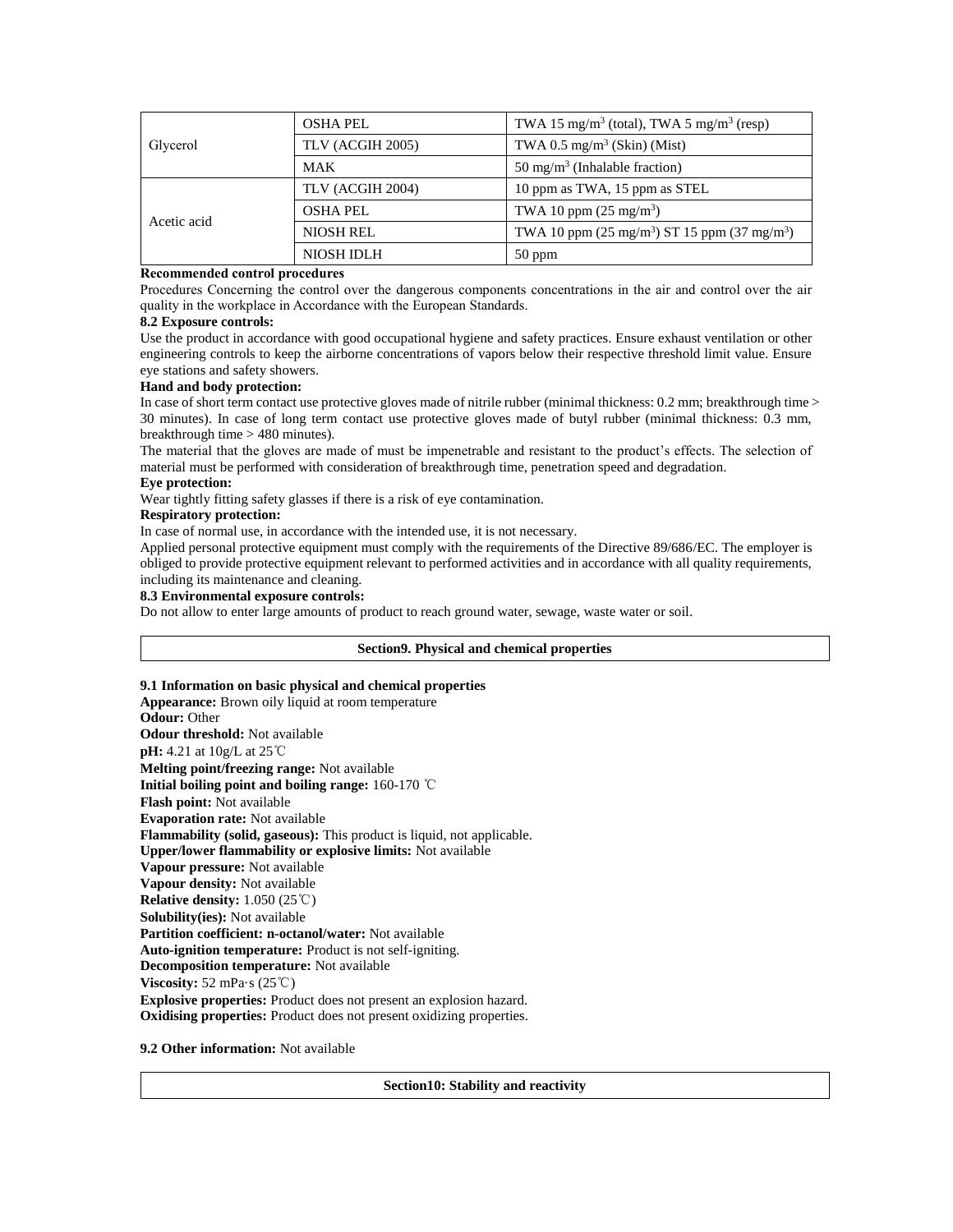**10.1 Reactivity:** Product is feebly reactive. Product does not undergo a dangerous polymerization. See also 10.4-10.5

**10.2 Chemical stability:** The product is stable under normal storage and using condition.

**10.3 Possibility of hazardous reactions:** Dangerous reactions are not known.

**10.4 Conditions to avoid:** Avoid direct exposure to sunlight.

**10.5 Incompatible materials:** Strong oxidizing agents, acids.

**10.6 Hazardous decomposition products:** Not available

### **Section11:Toxicological information**

#### **11.1 Information on toxicological effects**

### **Toxicity of components**

| LD/LC50 values relevant for classification: |  |  |  |  |
|---------------------------------------------|--|--|--|--|
| $CAS: 4940-11-8$ Ethyl maltol               |  |  |  |  |
| Oral<br>LD50<br>$1150 \text{ mg/kg}$ bw     |  |  |  |  |

#### **Toxicity of the mixture**

The acute toxicity estimate (ATEmix) for the classification of a substance in a mixture was determined using the appropriate value from relevant literature.

## **Acute toxicity**

**ATEmix (oral)** = 78767 mg/kg bw (Not classified)

### **Skin corrosion/irritation:**

Based on available data, the classification criteria are not met.

### **Serious eye damage/irritation:**

Based on available data, the classification criteria are not met.

**Respiratory or skin sensitization:**

Based on available data, the classification criteria are not met.

#### **Germ cell mutagenicity:**

This product does not contain any substances that produce germ cell mutagenicity. See section 3.

**Carcinogenicity:**

This product does not contain any substances that produce carcinogenicity. See section 3.

### **Reproductive toxicity:**

This product does not contain any substances that produce reproductive toxicity. See section 3.

#### **Summary of evaluation of the CMR properties:**

Based on available data, the classification criteria are not met.

## **STOT-single exposure:**

Based on available data, the classification criteria are not met.

#### **STOT-repeated exposure:**

This product does not contain any substances that produce STOT-RE. See section 3.

#### **Aspiration hazard:**

This product does not contain any substances that produce aspiration hazard. See section 3.

#### **Section12:Ecological information**

#### **12.1 Toxicity:**

| <b>Parameters of environmental toxicity:</b> |                          |  |
|----------------------------------------------|--------------------------|--|
| CAS: 120-51-4 Benzyl benzoate                |                          |  |
| Classification:                              | Aquatic Chronic 2 (H411) |  |

According to Regulation (EC) No 1272/2008, this product does not meet the criteria of classification of environmental toxicity.

## **12.2 Persistence and degradability:**

Data for the mixture are not available.

| 1,2-Propylene glycol         |                                                                                                            |
|------------------------------|------------------------------------------------------------------------------------------------------------|
| OECD Method 301F             | 81% biodegradation                                                                                         |
| Biodegradation in soil       | High concentrations of propylene glycol released into a<br>soil environment can be expected to biodegrade. |
| Phototransformation in water | $DT50 = 1.3$ year                                                                                          |
| Glycerol                     |                                                                                                            |
| Ready biodegradability       | Readily biodegradable                                                                                      |

**12.3 Bioaccumulative potential:**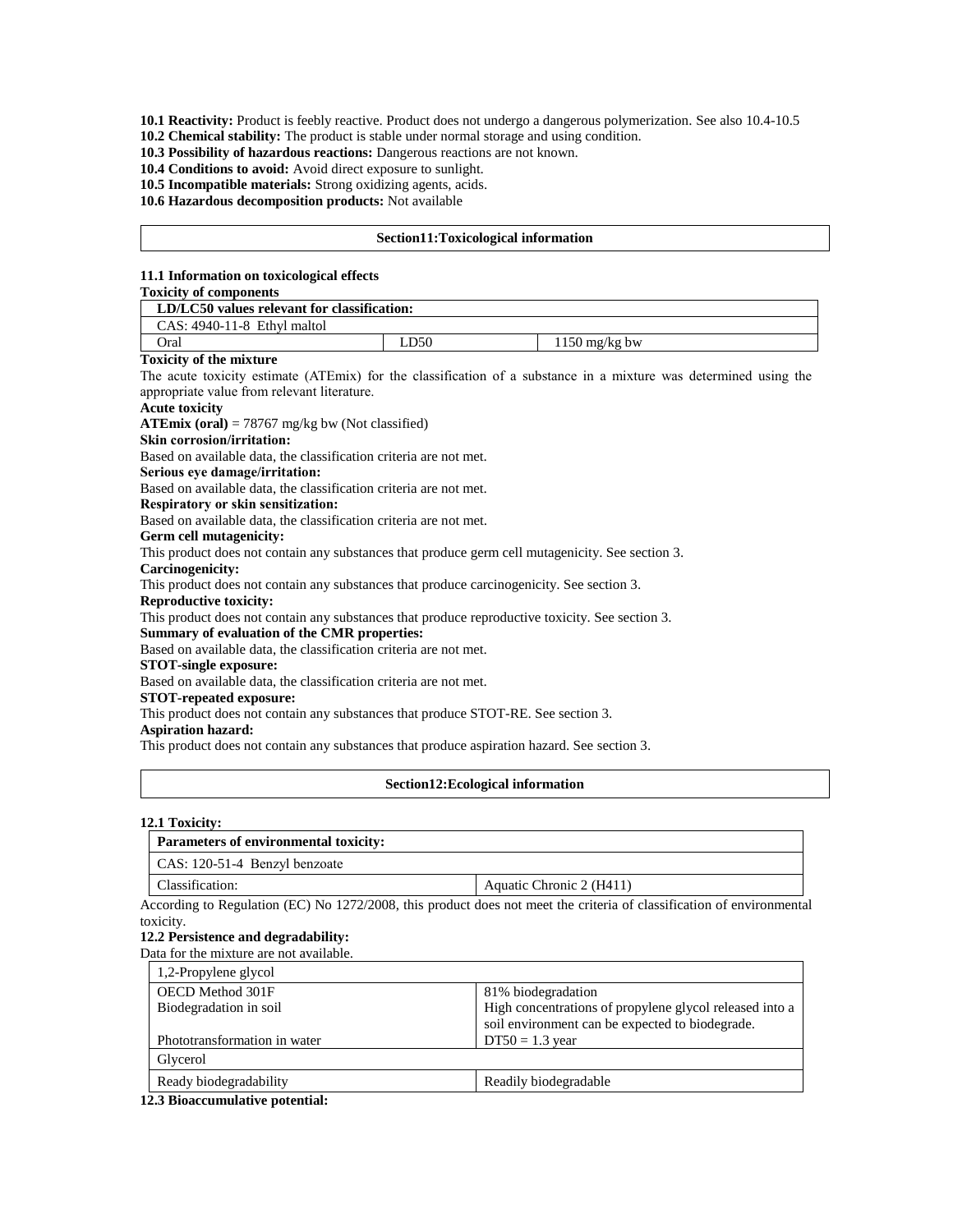Data for the mixture are not available.

| 1,2-Propylene glycol |                      |  |
|----------------------|----------------------|--|
| BCF                  | 0.09                 |  |
| <b>Glycerol</b>      |                      |  |
| Log Pow              | $-1.75$ (pH=7.4, °C) |  |

### **12.4 Mobility in soil:**

Data for the mixture are not available.

| 1,2-Propylene glycol      |                                                                                              |  |
|---------------------------|----------------------------------------------------------------------------------------------|--|
| Koc                       | 2.9 (calculated from $log Pow = -1.07$ using the equation<br>from the TGD (non-hydrophobics) |  |
| Henry's Law constant      | 0.06 atm m <sup>3</sup> /mol (12 °C)                                                         |  |
| Glycerol                  |                                                                                              |  |
| Henry's Law Constant (H): | 0 atm $m^3$ /mol                                                                             |  |

#### **12.5 Results of PBT and vPvB assessment:**

Product does not contain ingredients, which meet criteria for PBT or vPvB.

#### **12.6 Other adverse effects:**

The mixture is not classified as hazardous to the ozone layer.

#### **Section13:Disposal considerations**

#### **13.1 Waste treatment methods**

Disposal method for the product: disposal in accordance with the local legislation. Do not empty into drains. Waste code should be given in the place of waste formation. The classification of this waste meets criteria for dangerous waste. Disposal methods for used packing: reuse/recycling/liquidation of empty containers dispose in accordance with the local legislation. The classification of this waste meets criteria for dangerous waste. Legal Basis: Directive 2008/98/EC, 94/62/EC.

#### **Section14:Transport information**

**14.1. UN number:** Not available. Product is not classified as hazardous during transport. **14.2. UN proper shipping name:**  Not applicable. **14.3. Transport hazard class(es):**  Not applicable. **14.4. Packing group:**  Not applicable. **14.5. Environmental hazards:**  Not applicable. **14.6. Special precautions for user:**  Move carefully to prevent leakage during carriage. Keep necessary protective articles at hand in case of accident. **14.7. Transport in bulk according to Annex II of MARPOL and the IBC Code:**  Not applicable.

#### **Section15: Regulatory information**

## **15.1 Safety, health and environmental regulations/legislation specific for the substance or mixture**

**Regulation (EC) No 1907/2006** of the European Parliament and of the Council of 18 December 2006 concerning the Registration, Evaluation, Authorization and Restriction of Chemicals (REACH), establishing a European Chemicals Agency, amending Directive 1999/45/EC and repealing Council Regulation (EEC) No 793/93 and Commission Regulation (EC) No 1488/94 as well as Council Directive 76/769/EEC and Commission Directives 91/155/EEC, 93/67/EEC, 93/105/EC and 2000/21/EC.

**Regulation (EC) No 1272/2008** of the European Parliament and of the Council of 16 December 2008 on classification, labeling and packaging of substances and mixtures, amending and repealing Directives 67/548/EEC and 1999/45/EC, and amending Regulation (EC) No 1907/2006 (Text with EEA relevance).

**Commission Regulation (EU) No 2015/830** of 28 May 2015 amending Regulation (EC) No 1907/2006 of the European Parliament and of the Council on the Registration, Evaluation, Authorization and Restriction of Chemicals (REACH)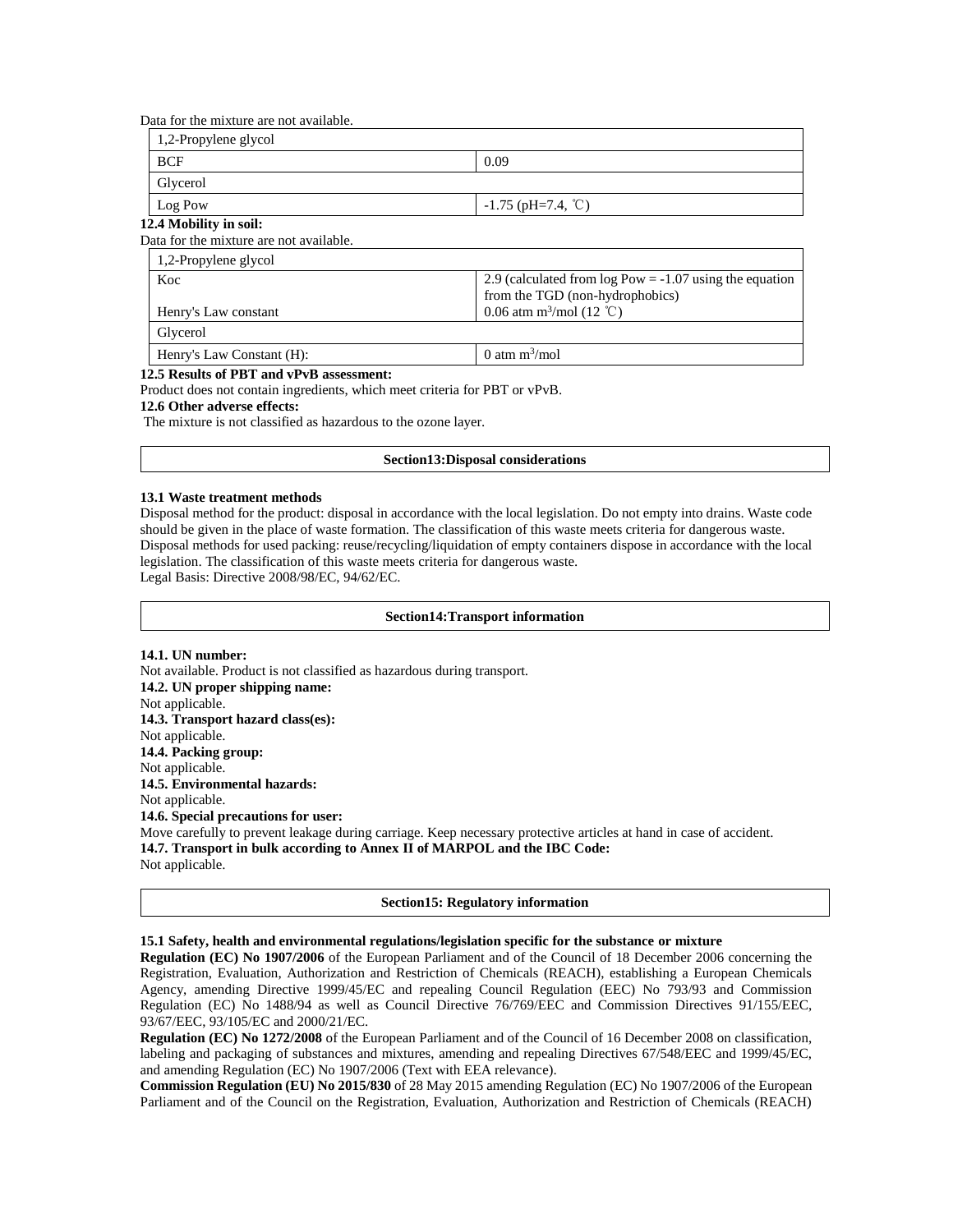(Text with EEA relevance)

**Directive 2008/98/EC** of the European Parliament and of the Council of 19 November 2008 on waste and repealing certain Directives.

**European Parliament and Council Directive 94/62/EC** of 20 December 1994 on packaging and packaging waste. **ADR European Agreement** concerning the International Carriage of Dangerous Goods.

**Convention concerning International Carriage by Rail (COTIF): Appendix C – Regulations concerning the International Carriage of Dangerous Goods by Rail (RID)** with effect from 1 January 2011.

## **15.2 Chemical safety assessment:**

A Chemical Safety Assessment is not required for mixtures in accordance with REACH Regulation.

#### **Section16: Other information**

### **Full text if indicated H phrases mentioned in section 2,3:**

H226: Flammable liquid and vapour H302: Harmful if swallowed H314: Causes severe skin burns and eye damage H315: Causes skin irritation H317: May cause an allergic skin reaction H318: Causes serious eye damage H319: Causes serious eye irritation H332: Harmful if inhaled H335: May cause respiratory irritation H411: Toxic to aquatic life with long lasting effects **Clarifications of aberrations and acronyms** Acute Tox.4: Acute toxicity, Category 4 Aquatic Chronic 2: Hazardous to the aquatic environment, long-term hazard Category 2 Eye Dam.1: Serious eye damage, Category 1 Eye Irrit.2: Serious eye irritation, Category 2 Flam. Liq.3: Flammable liquid, Category 3 Skin Corr.1B: Skin corrosion, Category 1B Skin Irrit.2: Skin irritation, Category 2 Skin Sens.1: Skin sensitization, Category 1 STOT SE 3: Specific target organ toxicity-single exposure, Category 3 PBT: Persistent, Bioaccumulative and Toxic substance vPvB: very Persistent, very Bioaccumulative substance OECD: Organisation for Economic Co-operation and Development OSHA: Occupational Safety and Health Administration PEL: Permissible Exposure Limit TWA: Time weighted average (for up to a 10-hour workday during a 40-hour workweek) TLV: Threshold limit value ACGIH: American Conference of Governmental Industrial Hygienists MAK: Maximum allowed concentration at workplace NIOSH: National Institute for Occupational Safety and Health REL: Recommended Exposure Limit IDLH: Immediately Dangerous to Life or Health concentration STEL: Short-term exposure limit (15-minute) ST: Short-term LC50: Median Lethal concentration LD50: Median Lethal dose ATEmix: Acute Toxicity Estimate of mixture bw: body weight LoW: List of Wastes **Trainings:**

Before commencing working with the product, the user should learn the Health & Safety regulations, regarding handling chemicals, and in particular, undergo a proper workplace training.

## **Key literature references and sources for data:**

This SDS was prepared on the basis of sheets of the individual components, literature data, online databases (eg. ECHA) as well as our knowledge and experience, taking into account current legislation.

**Methods of evaluating information which was used for the purpose of classification acc. Regulation (EC) No 1272/2008**

ATEmix: calculation method